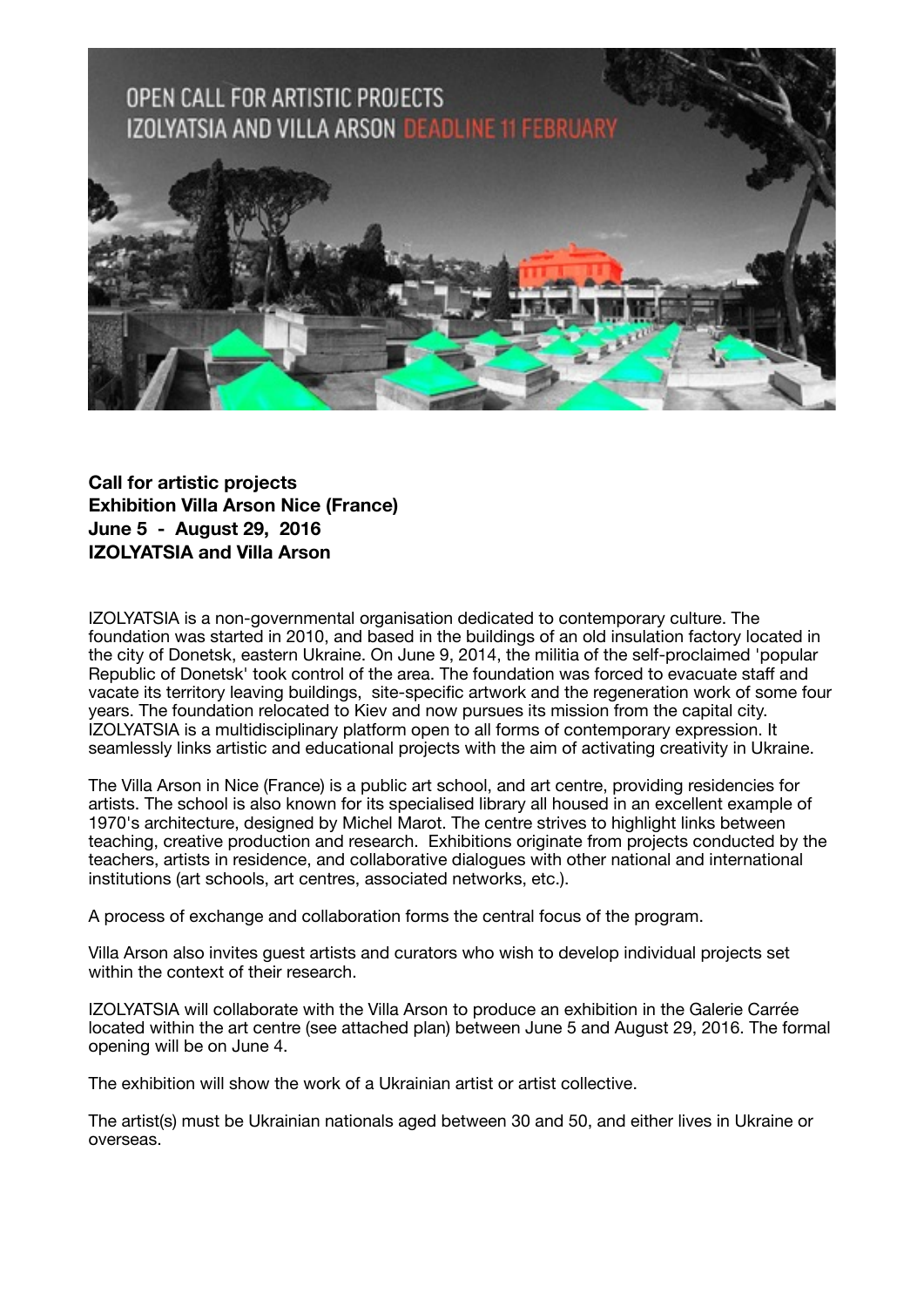Those who meet these criteria and wish to apply must send their exhibition project (a PDF file written in English with CV, portfolio and a project) before February 11th, 2016 to [tetyana.filevska@izolyatsia.org](mailto:tetyana.filevska@izolyatsia.org)

A jury consisting of two members from IZOLYATSIA, and two members from Villa Arson, supported by two independent jurors will select a successful applicant(s) by the end of February 2016.

The artists who apply must present a project specifically tailored to the context of the Galerie Carrée. The applicants must respond to the volume and spatial characteristics of the gallery.

The project must consider the respective missions of IZOLYATSIA and the Villa Arson. The applicants can propose individual or collective projects. The curatorship (the themes and artistic choices) will be entirely driven and run by the artist or artists selected.

IZOLYATSIA will provide a budget sum of 15 000 EUR for production costs. Further funds will be granted to the shipping of the completed works (one way) together with the artist(s) travel expenses (the amount determined according to the selected project).

The successful artist(s) will be asked to visit Villa Arson at the beginning of March to gain their first site of the complex. Artist(s) will be provided with accommodation at the Villa Arson from May 9 to June 5, 2016, to enable participation in the installation and opening of the exhibition.

Patrick Aubouin, Villa Arson's art registrar, will assist the artist(s) during their stay.

Villa Arson will support the costs associated with public relations, communication and the exhibition opening.

The IZOLYATSIA and the Villa Arson reserve the right to organise meetings with the artist(s) at the art centre during the program.

Villa Arson missions are both distinct and complementary:

- art education, with a student body of around 200 in a single art program with a 3 to 5 year curriculum leading to state
- diplomas (DNAP–DNSEP equivalent with a Master);
- the production of artworks and exhibitions with the onsite creation of numerous projects in the framework of a
- program which features ten exhibitions per year as well as other art events; the hosting of artists-in-residence,
- critics and students through international exchanges in the Center's forty guest rooms and studio apartments;
- and information and documentation related to contemporary art, with a specialized library and resource center.

IZOLYATSIA is a non-profit non-governmental platform for contemporary culture founded in 2010 on the territory of a former insulation materials factory in Donetsk, Ukraine. On June 9, 2014, the territory were seized by the militia of the self-proclaimed "Donetsk People's Republic".

IZOLYATSIA is the name inherited from the factory. It reflects our mission: to preserve the industrial heritage of the Donetsk region and simultaneously to construct something new, which would inspire social and cultural development in Ukraine.

IZOLYATSIA is a platform for cultural initiatives. It is a multidisciplinary cultural project open to all genres of creative expression. It is a point of intersection for all those passionate about cultural and social change.

IZOLYATSIA has three intertwined directions of activity: art, education and projects geared at activating Ukraine's creative sector.